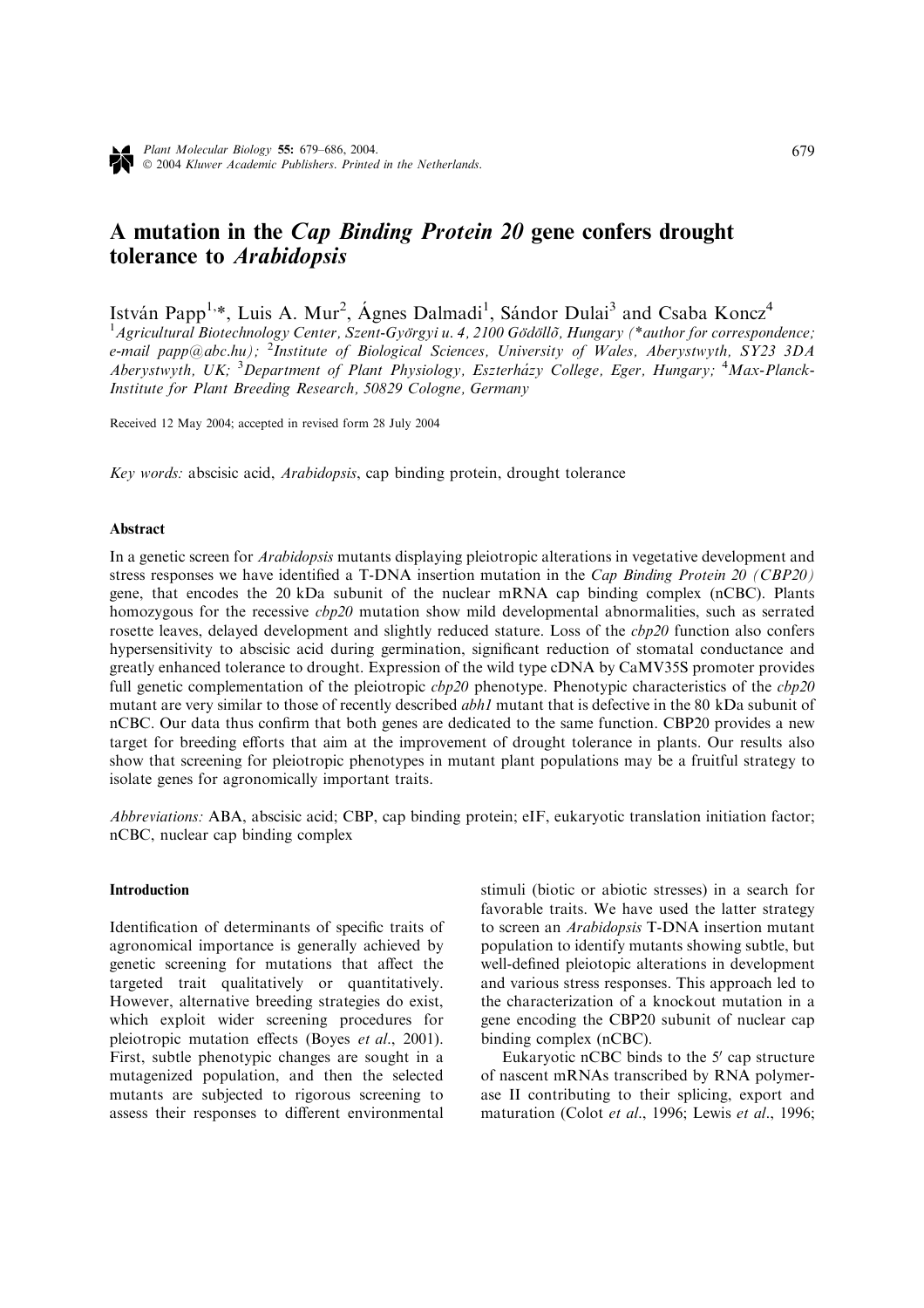Flaherty et al., 1997; Lewis and Izaurralde 1997). The nCBC complex consists of a handful of proteins, including the cap binding proteins CBP80, CBP20 and eIF4G (Izaurralde et al., 1994; Kataoka et al., 1994; McKendrick et al., 2001). CBP80 and CBP20 interact, forming the core of nCBC, which is able to bind the  $5'$  cap structure. Both proteins are essential for nCBC function (Izaurralde et al., 1994, 1995). Mutations in either of these genes affect vegetative growth rate in yeast, but the mutants are viable (Fortes et al., 1999). Recently, a mutation in the Arabidopsis CBP80 gene (ABH1) has been identified by screening for abscisic acid (ABA) oversensitive mutants (Hugouvieux et al., 2001). Studies on CBP80 have raised the intriguing question whether CBP20, another subunit of nCBC, would also contribute to the regulation of ABA and water stress responses in plants. The characterization of the cbp20 mutant here demonstrates that CBP80 and CBP20 perform overlapping regulatory functions and shows that CBP20 is also essential for regulation of plant responses to ABA and water deficit. The role of CBP20 in RNA metabolism and its potential in biotechnology applications are also discussed.

## Materials and methods

## Plant material, growth conditions and T-DNA mutants

Arabidopsis thaliana ecotype Columbia (Col-0) was used in all experiments as wild type control. Seeds were sown in soil, imbibed at  $4^{\circ}$ C for 2 days in the dark. Large scale screening of the mutant population was performed in a greenhouse at long day (LD; 16 h light, 8 h dark) conditions. In all other experiments plants were grown under controlled environmental parameters in growth chambers (Conviron CMP3246) at 21  $^{\circ}$ C with 10 and 16 h light periods for short day (SD) and LD, respectively, at photon flux density of 100  $\mu$ mol m<sup>-2</sup> s<sup>-1</sup>. Relative humidity was kept at 65%. For porometry, intact leaves of 8-week-old Arabidopsis plants were measured at LD light conditions using a Delta-T AP4 porometer (Delta-T Devices, Cambridge, UK).

For in vitro culture, seeds were surface sterilized with  $Ca(OCl)_{2}$ , washed extensively and grown on half strength MS medium supplemented with  $3\%$ 

sucrose, 8 g  $1^{-1}$  agar and ABA at the concentration indicated. Petri dishes were placed in a culture chamber (SANYO MLR350) under SD condition. In the genetic screen, T2 families were used from an Arabidopsis T-DNA insertion mutant population, which was transformed with the T-DNA of Agrobacterium binary vector pPCV6NFHyg (Koncz et al., 1989, 1990; Rios et al., 2002). Plant transformation was done by vacuum infiltration, as described by Clough and Bent (1998).

## Cloning of the T-DNA mutated cbp20 locus and wild type CBP20 cDNA

Standard cloning procedures were according to Sambrook et al. (1989). To rescue-clone T-DNA insertion from the plant genome, total genomic DNA was prepared by a DNeasy kit (Qiagen). 2  $\mu$ g genomic DNA was digested with  $EcoRI$  or HindIII restriction enzymes (Fermentas), religated and transformed into competent Escherichia coli (TOP10, Invitrogen). Plant DNA fragments flanking the T-DNA insertion in the CBP20 gene were sequenced using specific primers complementary to the pPCV6NFHyg T-DNA ends. Total and  $polyA^+$  RNA samples were prepared from wild type and mutant plants using the RNeasy and Oligotex mRNA kits (Qiagen), respectively. For RT-PCR, the first strand cDNA was synthetized with SuperscriptII reverse transcriptase (Invitrogen). To amplify the full-length CBP20 cDNA, Pfu polymerase (Stratagene) was used with the following gene specific primers:

CBP1 5'CACCTGCAGCGATGGCTTCTTT GTTCAAGGAGCAAG3'

# CBP2 5'CTCGGATCCTTAAGATCTTCTCT TCCGATCATC3'

The amplified cDNA fragment was cloned in pBluescript vector (Stratagene) to verify its sequence, and then inserted between the EcoRI and BamHI cloning sites of the binary vector pPCV702 (Koncz et al., 1994) for genetic complementation experiments. Sequences were determined by using a BigDye cycle sequencing kit (Applied Biosystems) and an ABI3100 automated sequencer.

## Northern hybridization

Total RNA was prepared from 6-week-old wild type and mutant plants using Tri-Reagent (Sigma) according to the manufacturer's instructions. A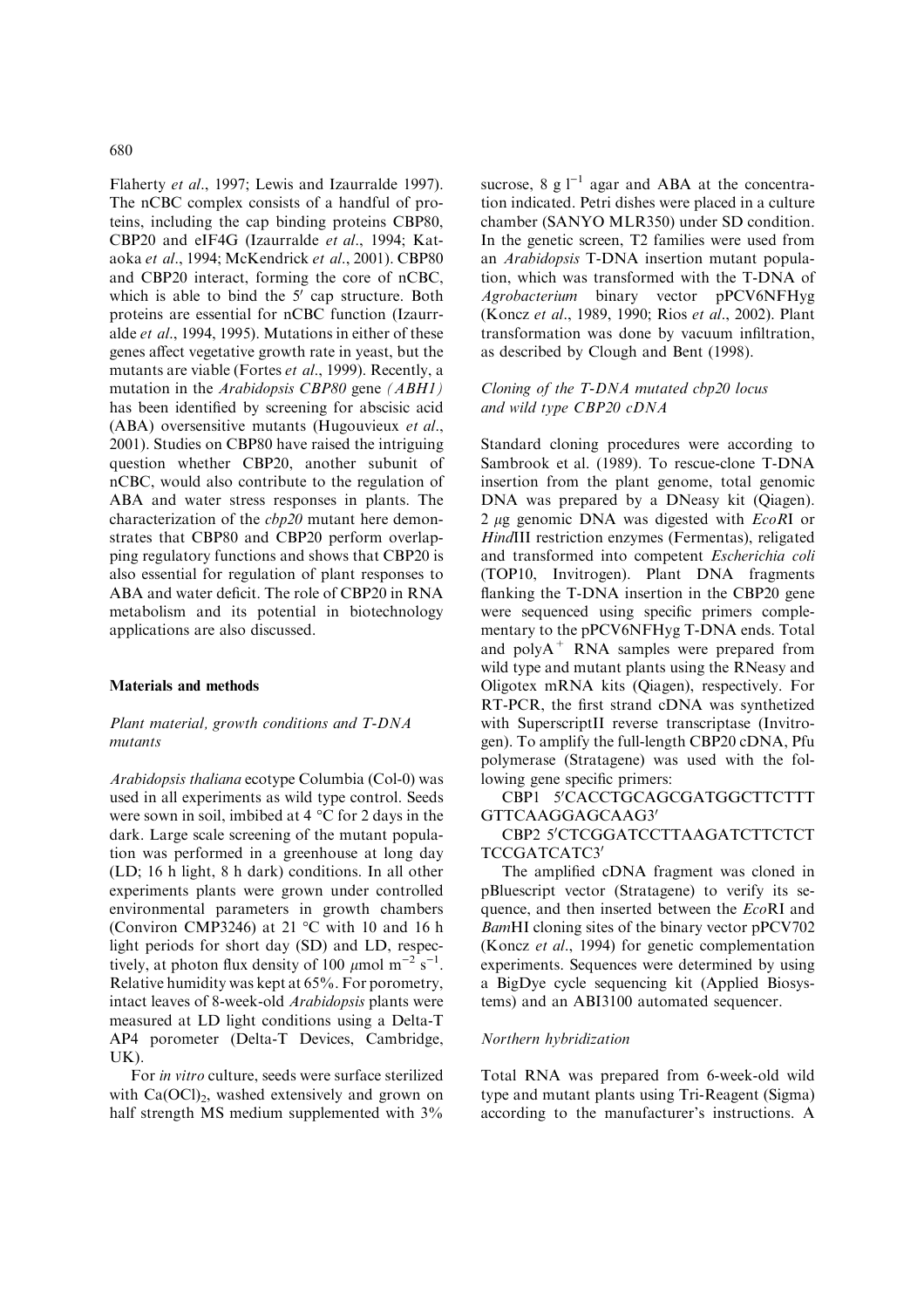

Figure 1. Comparison of wild type and cbp20 mutant phenotypes. The cbp20 mutation is characterized by delayed development and serrated rosette leaf margins.

total of 10  $\mu$ g aliquots of RNA samples were run on denaturing formaldehyde-agarose gel, blotted onto HybondN membrane (Amersham-Pharmacia) and hybridized according to the instructions of the manufacturer. A full-length CBP cDNA fragment was labeled with 32P by a Ready-To-Go kit (Amersham-Pharmacia) and used as probe.

## **Results**

# Isolation of the cbp20 T-DNA insertion mutant

Approximately 10,000 individual T2 Arabidopsis plants, derived from about 800 T1 parents transformed with the T-DNA of Agrobacterium binary vector pPCV6NFHyg, were screened for pleiotropic alterations of developmental traits and responses to abiotic and biotic stress stimuli. Mutant plants segregating in the T2 families were inspected weekly to precisely define their developmental alterations, and the stability of their phenotypes were confirmed by similar analysis of their T3 progeny obtained by self-pollination. This screen identified a mutant, which showed subtle but characteristic pleiotropic changes, resulting in about 10 days delay in development, a somewhat more compact stature in comparison to wild type and serrated leaf margins (Figure 1).

To characterize the mutant genetically, the cbp20 line was backcrossed with the wild type parent (Col-0). The F2 generation from this cross gave a segregation ratio 38(mutant):188(wild type), the mutant phenotypic traits always cosegregated. Under the conditions used wild type Arabidopsis germinated at 95%, whereas the homozygous mutant at 65% frequency. These data corresponded to a single recessive mutation, causing the phenotype observed.

From the F2 plants total DNA was prepared and T-DNA specific PCR reactions were performed. All mutants and two-third of the phenotypically wild type plants tested (24 out of 24 and 16 out of 24 plants, respectively) contained the T-DNA insertion. Thus, the cpb20 mutant carried a single T-DNA insertion which co-segregated with the mutant phenotype.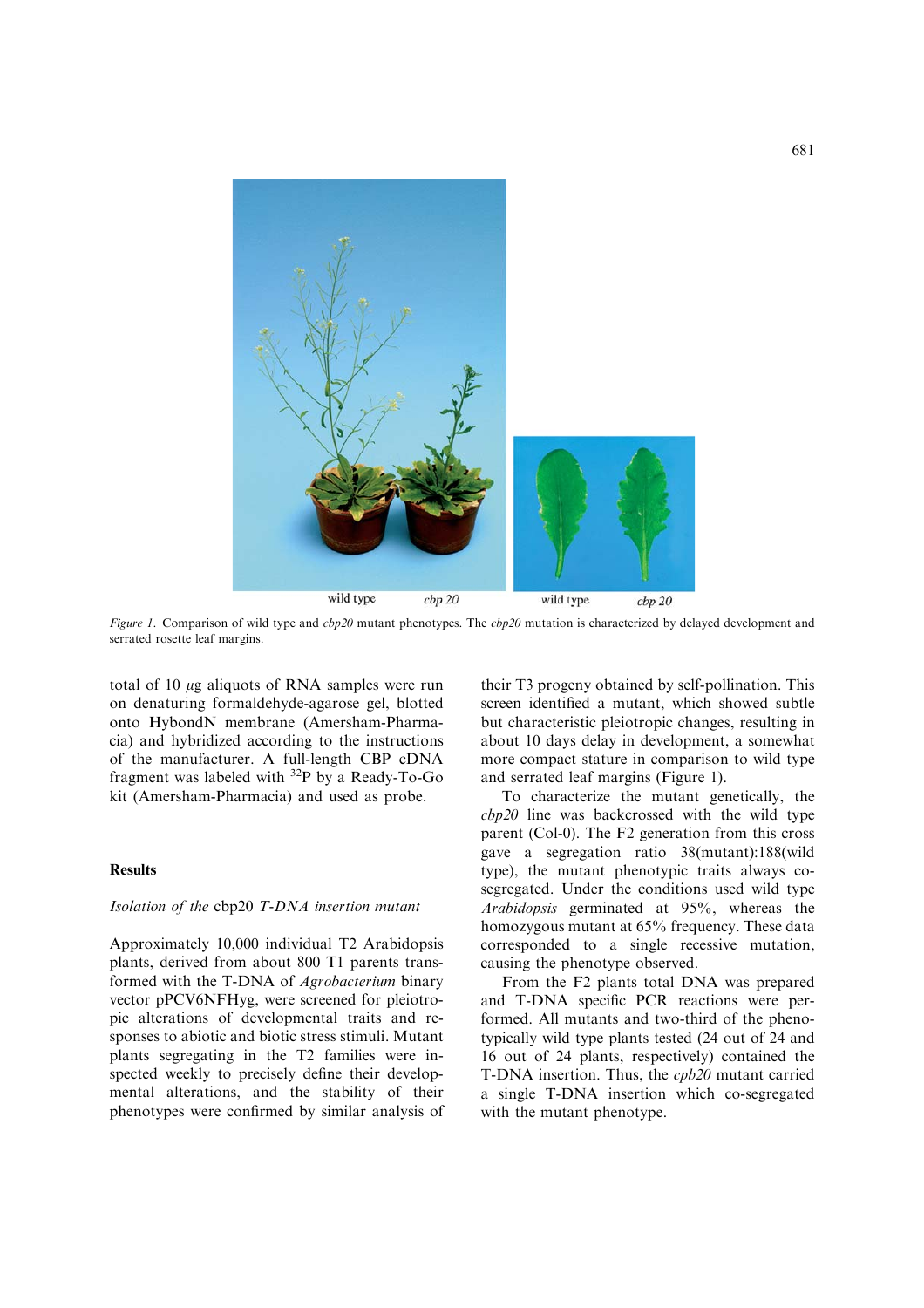

Figure 2. In the cbp20 mutant the T-DNA has integrated into chromosome V causing a 36 base pair deletion in the second exon of At5g44200 gene (between positions 62,147 and 62,183 in the MLN1 P1 clone). Boxes represent exons of the gene, arrow indicates start of transcription.

To identify the T-DNA tagged gene, genomic DNA was prepared from the homozygous mutant and the T-DNA was rescued along with flanking plant DNA sequences. The plant DNA sequence disrupted by the T-DNA insert was identical to an exon of the Arabidopsis At5g44200 gene (Figure 2).

To ascertain that the transcription of the CBP20 gene was abolished in the T-DNA insertion mutant, RNA hybridization analysis was performed. Total RNA was prepared from wild type and cbp20 plants, blotted and probed with a gene-specific probe. In comparison to the wild type, the hybridization failed to reveal synthesis of CBP20 mRNA in the knockout mutant (Figure 3).

## Characterization of the cbp20 mutant

In assays for biotic and abiotic stress-responses, such as resistance to bacterial infections (Pseudomonas syringae pv. tomato) or heat shock, the cbp20 knockout mutant failed to expose any significant difference in comparison to wild type (data not shown). However, analogously to the cbp80/ abh1 mutation, the cbp20 knockout showed specific alteration of responses to the plant hormone ABA. Thus, unlike wild type, in germination assays the *cbp20* mutant failed to germinate on MS medium containing  $0.3 \mu M$  ABA (Figure 4a), indicating hypersensitivity to ABA, whereas in drought tolerance assays it displayed an increased tolerance to water deprivation (Figure 4b). When tested on individual plants of the F2 generation described above, this phenotype co-segregated with the morphological traits of the mutant (data not shown).

According to these observations, measurements of stomatal conductance of leaves from wild type and cbp20 plants by porometry (Figure 5) indicated that stomata of the cbp20 mutant allowed significantly less gas exchange than those of the wild type.

To assess whether either water stress or the ABA hormone signal would regulate the expression of the CBP20 gene, Northern RNA hybridization analysis was performed on wild type plants treated either with ABA or subjected to dehydration. Neither desiccation nor ABA treatment did influence the expression of CBP20 (data not shown).

# Complementation of the cbp20 mutant

To confirm unequivocally that inactivation of the CBP20 gene indeed resulted in all phenotypic alterations observed in the knockout mutant, a genetic complementation test was performed. The CBP20 cDNA was amplified by RT-PCR from first strand cDNA with gene-specific primers. The cDNA was cloned into the binary vector pPCV702 under the control of the 35S promoter and  $cbp20$ mutant plants were transformed with this construct. The transformants showed wild type leaf phenotype (Figure 6), higher stomatal conductance than the mutant (Figure 5) and no improved drought tolerance (data not shown).



Figure 3. Northern hybridization of total RNA from wild type and cbp20 knockout mutant with a CBP20 specific probe.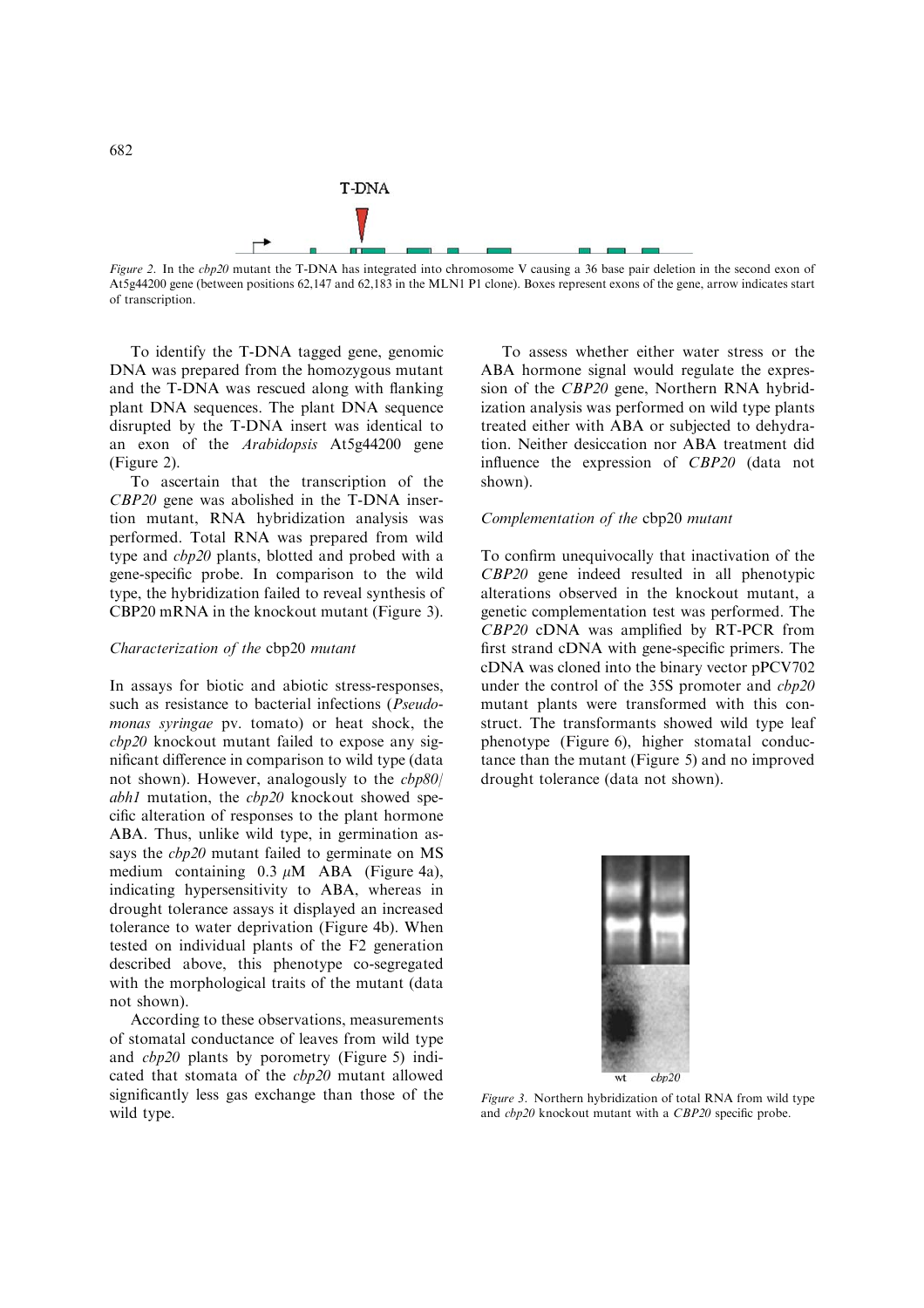

Figure 4. Seeds carrying the cbp20 mutation fail to germinate on 0.3  $\mu$ M ABA, which does not affect the germination of wild type seeds (A). Wilting phenotype of  $cbp20$  and wild type plants after lack of irrigation for 10 days (B).

## Discussion

We have performed phenotypic screening of about 800 T-DNA mutagenized T2 Arabidopsis families in a search for mutants causing subtle pleiotropic alterations in development and stress responses. A mutant line was identified, which displayed delayed development, slightly reduced stature and serrated leaf margins. Genetic analysis indicated that these phenotypes were caused by a single recessive mutation, which also resulted in hypersensitivity to ABA and significantly increased the level of drought tolerance. Molecular analysis of the mutant locus demonstrated that the T-DNA insertion co-segregating with the mutant phenotype was located in the Arabidopsis gene At5g44200 that codes for the cap binding protein CBP20, a subunit of the Arabidopsis nCBC.

In other eukaryotes, nCBC is implicated in splicing, export and maturation of mRNAs transcribed by RNA Polymerase II through binding the 5' <sup>7</sup>methylguanosine cap structure. In mammalian in vitro system depletion of either of two subunits of nCBC (CBP20 or CBP80) prevents its function (Izaurralde et al., 1994, 1995). These two proteins are also known to interact each other. In yeast, loss of either of them results in growth retardation, although the mutants are still viable. Interestingly, the double mutant has milder growth defect than either of the single mutants, pointing to a possibility



Figure 5. Stomatal conductance of wild type,  $cbp20$  mutant and genetically complemented  $cbp20$  mutant plants expressing the wild type CBP20 cDNA under the contol of 35S promoter of Cauliflower Mosaic Virus (CaMV).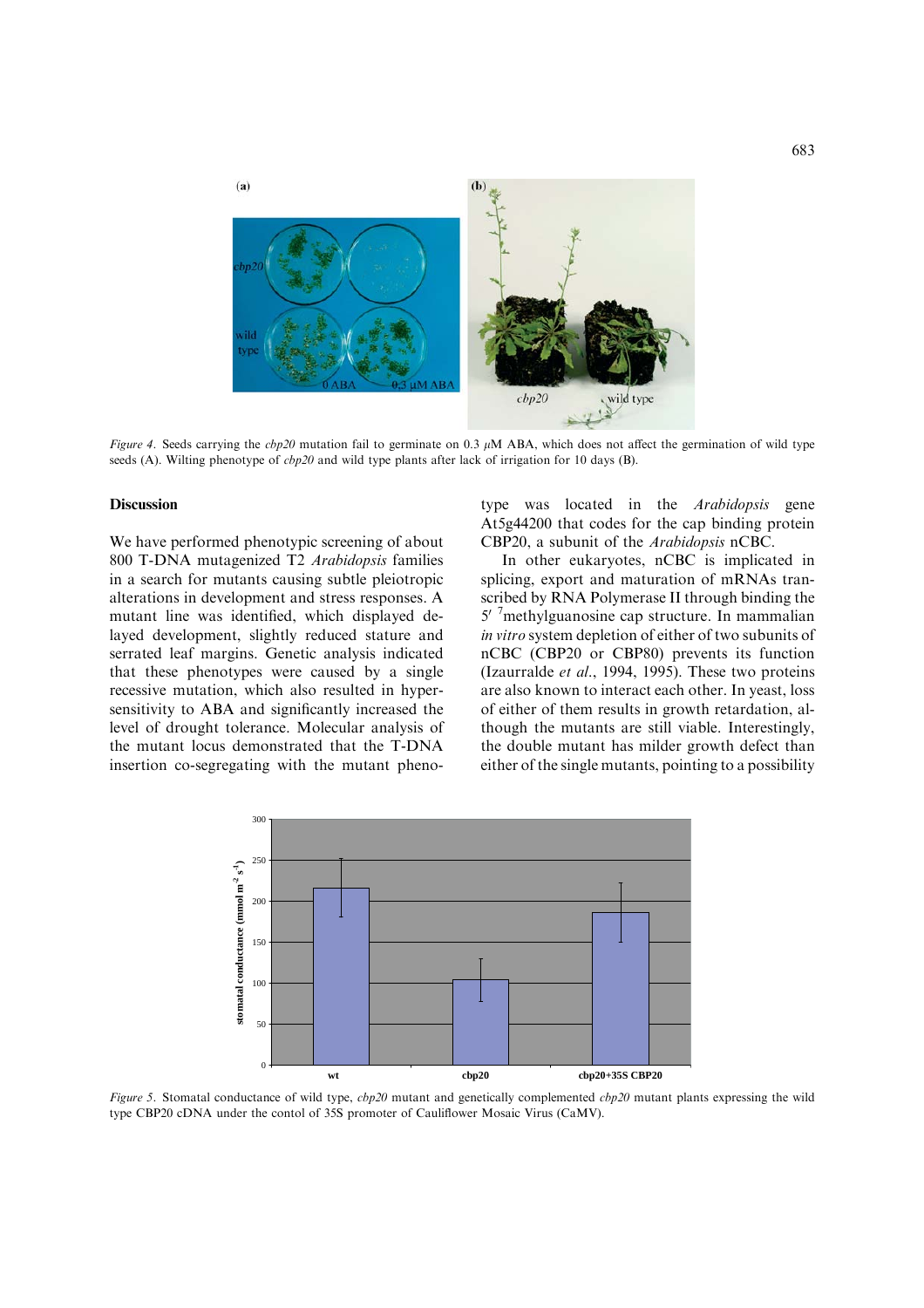

Figure 6. Genetic complementation of serrated leaf phenotype of  $cbp20$  mutant.

of dominant negative effects (Fortes et al., 1999). As in yeast, nCBC function is not essential for viability in Arabidopsis either. A loss of function mutation (*abh1*) affecting CBP80 has been described recently (Hugouvieux et al., 2001, 2002). Expression of CBP20 and CBP80/ABH1 in Arabidopsis was detected in all organs of the plant (Hugouvieux et al., 2002, Kmieciak et al., 2002). More specifically, an *ABH1* promoter  $\beta$ glucuronidase fusion transgene showed tissue and developmental specific expression pattern, indicating strict spatial and temporal regulation of CBP80 expression and probably nCBC function (Hugouvieux et al., 2002).

The data available on mammalian nCBC functions suggest that the role of nCBC in mRNA turnover is regulated by external factors (Fedoroff, 2002). In animal cell culture growth factors and UV stress stimulate nCBC activity by phosphorylation (Wilson et al., 1999, 2000). This parallels the regulation of the cytoplasmic form of CBC, which may also be stimulated by extracellular stimuli (reviewed in Wilson and Cerione, 2000). How nCBC is regulated in plants is not yet known. CBP20 and CBP80/ABH1 are not controlled at the level of transcription by ABA or water stress (this work, Hugouvieux et al, 2002). However, there is an intriguing possibility that subunits of the plant nCBC might be regulated by phosphorylation, as are CBP80 and cytoplasmic CBC in mammalian cells.

Given the fact that Arabidopsis mutants in two known nCBC subunit genes (cbp80/abh1 and cbp20) are both oversensitive to ABA, show abnormal stomatal conductance and increased drought tolerance, we assume that nCBC may participate in the transmission of stress signals mediated by ABA. Based on the function of the nCBC complex, this regulation is likely to take place at either posttranscriptional or posttranslational levels. Posttranscriptional control has been demonstrated to affect a considerable proportion of stress-regulated mammalian genes (Fan et al., 2002). nCBC could modulate effector or regulatory mRNA species by either up or down regulating their levels. In fact, Hugouvieux et al. (2001) found that some transcripts are more abundant, whereas others are less represented in the  $cbp80/$ abh1 mutant in comparison to wild type plants. A potential way of this regulation of mRNA turnover by nCBC may be through affecting either splicing or mRNA degradation in the nucleus (Clark et al., 2002; Das et al., 2003). In yeast, Clark et al. (2002) used splicing-specific microarrays to detect the effects of known splicingrelated mutations on spliced and unspliced RNAs. They found that the  $gcr3$  and  $mud13$  mutations (i.e. mutations in genes corresponding to yeast homologues of plant *cbp80/abh1* and *cbp20*, respectively) have similar effect on intron accumulation, but distinct effects on the spliced RNA set of yeast. This implicates different genome-wide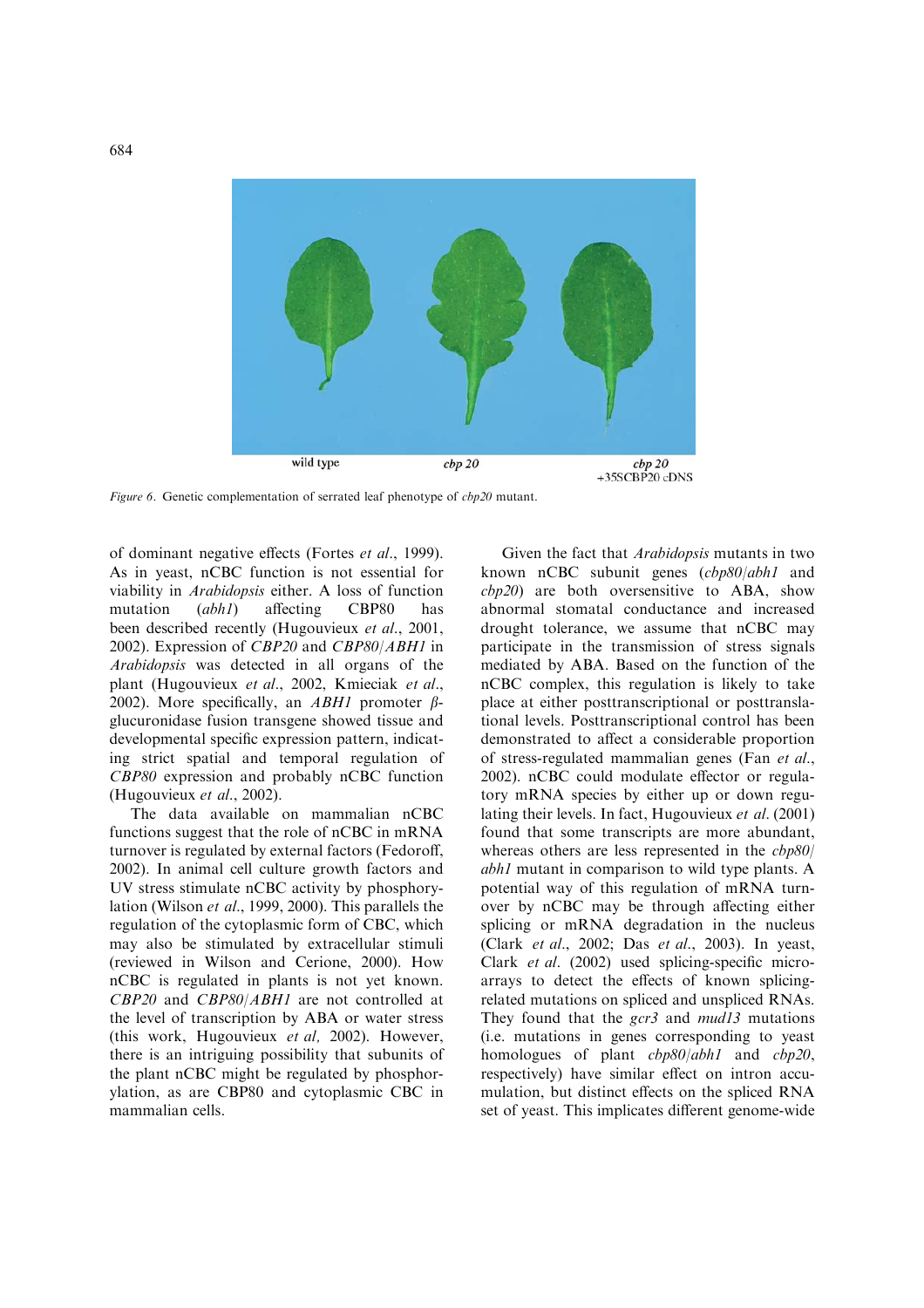effects by these mutations and thus at least partially different functions in yeast. In Arabidopsis, we found that the cbp20 mutation results in a phenotype closely similar to that of cbp80/abh1 mutant, suggesting that both proteins are dedicated to the same function, probably through their participation in the nCBC.

Interestingly, mutations in genes of other RNA binding proteins (HYL1 and SAD1) were also found to influence ABA signaling (Lu and Fedoroff, 2000; Xiong et al., 2001). This strengthens the view that RNA turnover is interconnected with ABA responses, and probably more generally with stress signaling in plants. As for the biotechnological application of the favorable trait revealed by the analysis of the cbp20 mutant, more detailed studies are necessary. It has to be further established whether similar genetic determinants define nCBC functions in crop plants and how the pleiotropic phenotype caused by these mutations affect fitness and other agronomically important traits of crops carrying cbp mutations in the field.

#### Acknowledgements

We wish to thank Mark Curtis for helpful discussions, Szilvia Kis for expert technical assistance and Marjori and Antonius Matzke for providing growth facilities at one stage of the project. This work was supported by grants KO 1438/9-1 and KO 1438/3-3 by the Deutsche Forschungsgemeinschaft and QLK5-2001-01871 and QLK5- CT200200841 by the European Framework 5 projects for C.K.

#### References

- Boyes, D.C., Zayed, A.M., Ascenzi, R., McCaskill, A.J., Hoffman, N.E., Davis, K.R. and Görlach, J. 2001. Growth stage-based phenotypic analysis of Arabidopsis: a model for high throughput functional genomics in plants. Plant Cell 13: 1499–1510.
- Clark, T.A., Sugnet, C.W. and Ares, M. 2002. Genomwide analysis of mRNA processing in yeast using splicing-specific microarrays. Science 296: 907–910.
- Clough, S.J. and Bent, A.F. 1998. Floral dip: a simplified method for Agrobacterium-mediated transformation of Arabidopsis thaliana. Plant J. 16: 735–743.
- Cohen, A., Moses, M.S., Plant, A.L. and Bray, E.A. 1999. Multiple mechanisms control the expression of abscisic acid (ABA)-requiring genes in tomato plants exposed to soil water deficit. Plant Cell Environ. 22: 989–998.
- Colot, H.V., Stutz, F. and Rosbash, M. 1996. The yeast splicing factor MUD13p is a commitment complex component and corresponds to CBP20, the small subunit of the nuclear capbinding complex. Genes Dev. 10: 1699–1708.
- Das, B., Butler, J.S. and Sherman, F. 2003. Degradation of normal mRNA in the nucleus of Saccharomyces cerevisiae. Mol. Cell. Biol. 23: 5502–5515.
- Fan J., Yang, X., Wang, W., Wood III, W.H., Becker, K.G. and Gorospe, M. 2002. Global analysis of stress-regulated mRNA turnover by using cDNA arrays. Proc. Natl Acad. Sci. USA 99: 10611–10616.
- Fedoroff, N.V. 2002. RNA-binding proteins in plants: the tip of an iceberg? Curr. Opin. Plant Biol. 5: 452–459.
- Flaherty, S., Fortes, P., Izaurralde, E., Mattaj, I.W. and Gilmartin, G.M. 1997. Participation of the nuclear cap binding complex in pre-mRNA 3' processing. Proc. Natl Acad. Sci. USA 94: 11893–11898.
- Fortes, P., Kufel, J., Fornerod, M., Polycarpou-Schwarz, M., Lafontaine, D., Tollerwey, D. and Mattaj, I.W. 1999. Genetic and physical interactions involving the yeast nuclear cap-binding complex. Mol. Cell. Biol. 19: 6543–6553.
- Hugouvieux, V., Kwak, J.M. and Schroeder, J.I. 2001. An mRNA cap binding protein, ABH1, modulates early abscisic acid signal transduction in Arabidopsis. Cell 106: 477–487.
- Hugouvieux, V., Murata, Y., Young, J.J., Kwak, J.M., Mackesy, D.Z. and Schroeder, J.I. 2002. Localization, ion channel regulation, and genetic interactions during abscisic acid signaling of the nuclear mRNA cap-binding protein, ABH1. Plant Physiol. 130: 1276–1287.
- Izaurralde, E., Lewis, J., Gamberi, C., Jarmolowski, A., McGuigan, C. and Mattaj, I.W. 1995. A cap-binding protein complex mediating U snRNA export. Nature 376: 709–712.
- Izaurralde, E., Lewis, J., McGuigan, C., Jankowska, M., Darzynkiewicz, E. and Mattaj, I.W. 1994. A nuclear cap binding protein complex involved in pre-mRNA splicing. Cell 78: 657–668.
- Kataoka, N., Ohno, M., Kangawa, K., Tokoro, Y. and Shimura, Y. 1994. Cloning of complementary DNA encoding an 80 kilodalton nuclear cap binding protein. Nucleic Acids Res. 22: 3861–3865.
- Kmieciak, M., Simpson, C.G., Lewandowska, D., Brown, J.W.S. and Jarmolowski, A. 2002. Cloning and characterization of two subunits of *Arabidopsis thaliana* nuclear capbinding complex. Gene 283: 171–183.
- Koncz, C., Martini, N., Szabados, L., Hrouda, M., Bachmair, A. and Schell, J. 1994. Specialized vectors for gene tagging and expression studies. In: S. Gelvin and B. Schilperoort (Eds.) Plant Molecular Biology Manual, Kluwer Academic, Dordrecht, B2: pp. 1–22.
- Koncz, C., Mayerhofer, R., Koncz-Kálmán, Z., Nawrath, C., Reiss, B., Rédei, G.P. and Schell, J. 1990. Isolation of a gene encoding a novel chloroplast protein by T-DNA tagging in Arabidopsis thaliana. EMBO J. 9: 1337–1346.
- Lewis, J.D. and Izaurralde, E. 1997. The role of the cap structure in RNA processing and nuclear export. Eur. J. Biochem. 247: 461–469.
- Lewis, J.D., Goerlich, D. and Mattaj, I.W. 1996. A yeast cap binding protein complex (yCBC) acts at an early step in premRNA splicing. Nucleic Acids Res. 24: 332–3336.
- Liu, J.-H. and Hill, R.D. 1995. Post-transcriptional regulation of bifunctional  $\alpha$ -amylase/subtilisin inhibitor expression in barley embryos by abscisic acid. Plant Mol. Biol. 29: 1087–1091.
- Lu, C. and Fedoroff, N. 2000. A mutation in the Arabidopsis HYL1 gene encoding a dsRNA binding protein affects